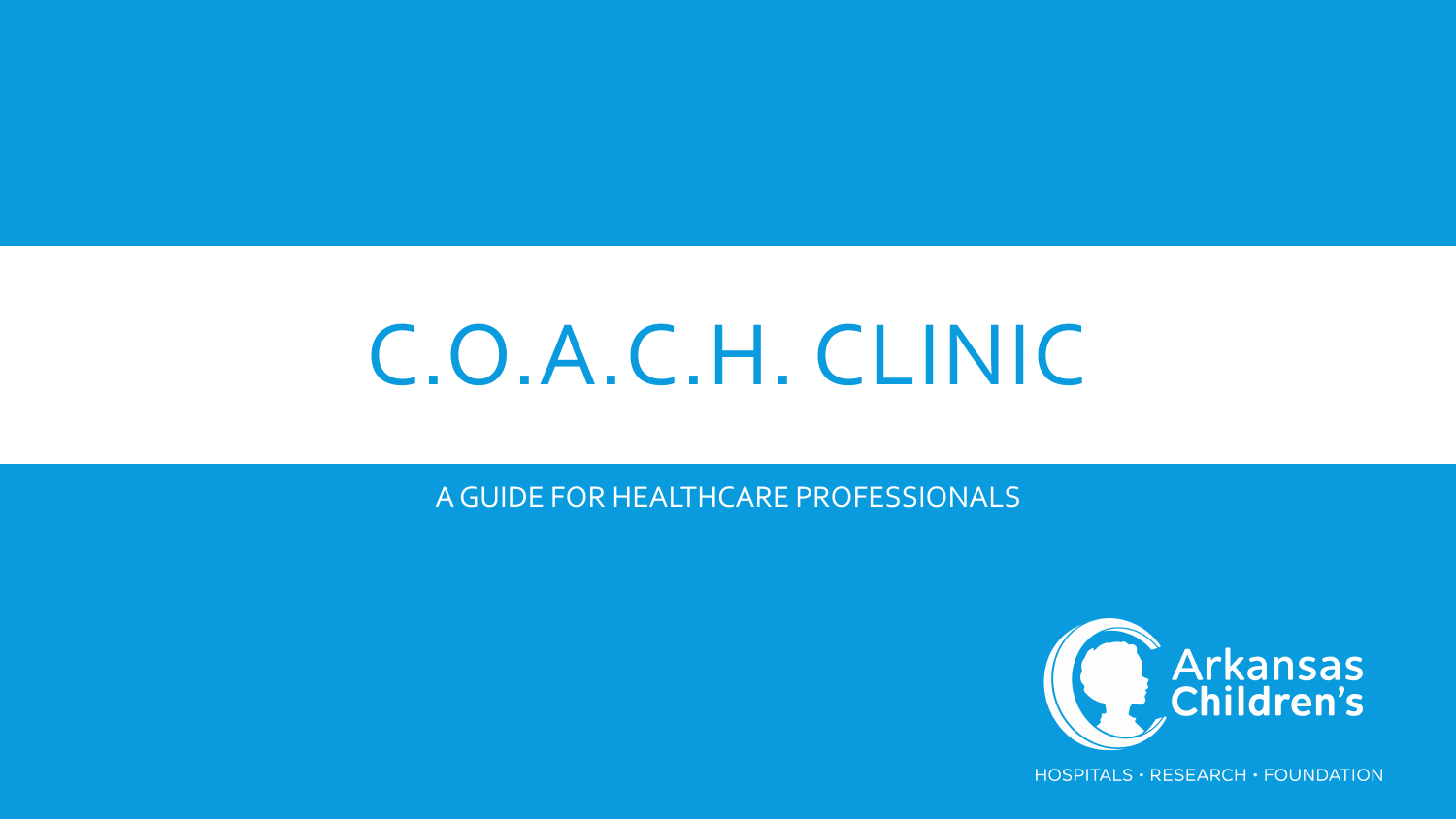## C.O.A.C.H. + A.C.C.E.N.T. CLINIC

#### Center for Obesity And its Consequences in Health

#### Arkansas Children's Center for Exercise and Nutrition Therapy

 Our A.C.C.E.N.T. team is made up of a registered dietitian, physical therapist, and psychologist. This team follows the patient monthly after they are seen by an MD/APRN.

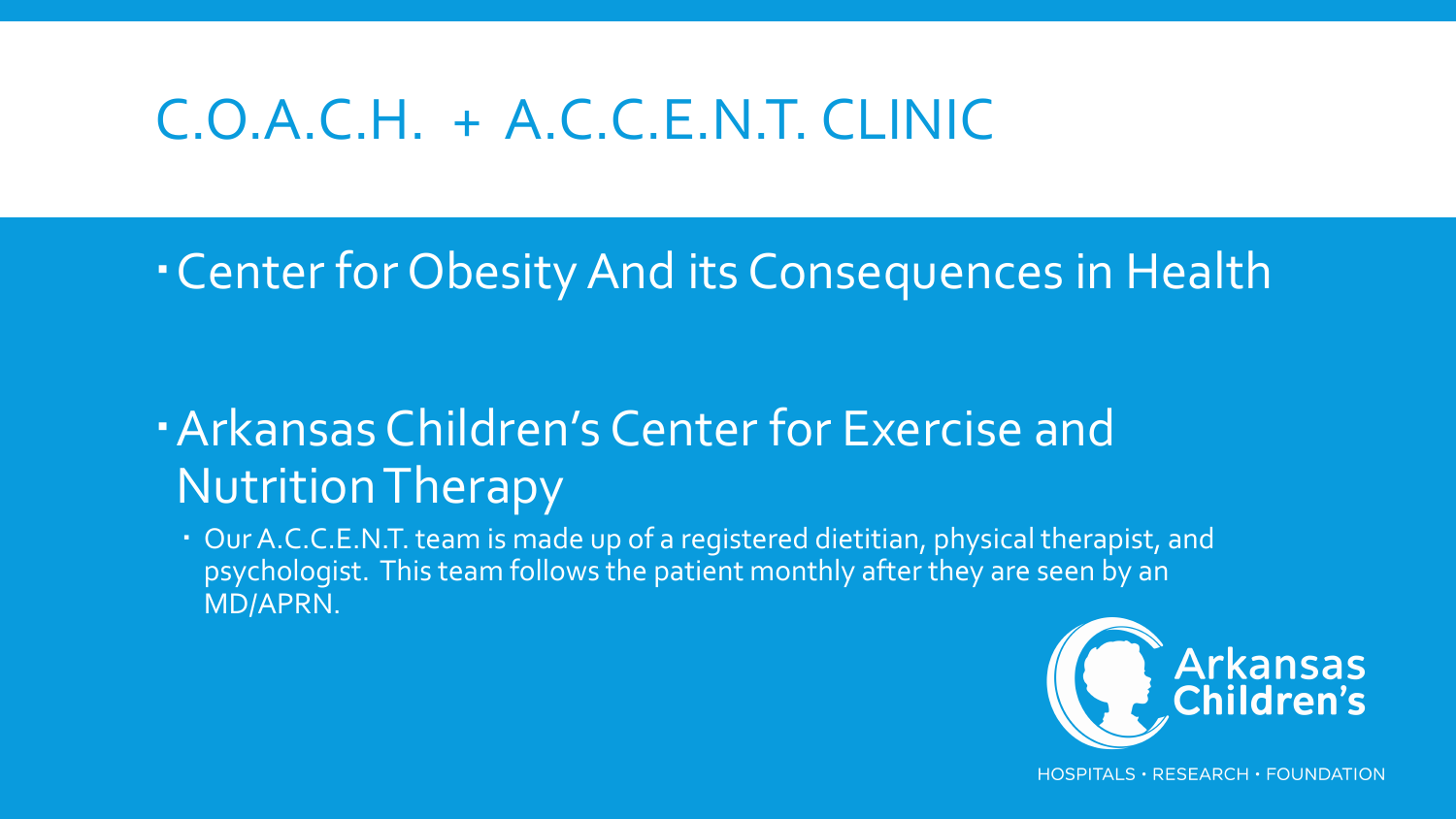### OUR PROVIDERS

- Jon Oden, MD Chief of Endocrinology
- Emir Tas, MD
- Shipra Bansal, MD
- Elyse Koon, RN, BSN, CPN
- Robin Gipson, MS, RD, LD
- Della Reasbeck, PT, PCS
- Lindsey Baskerville, PT, DPT
- Tina Oguntola, PT, DPT
- Wendy Ward, Ph.D., A.B.P.P.

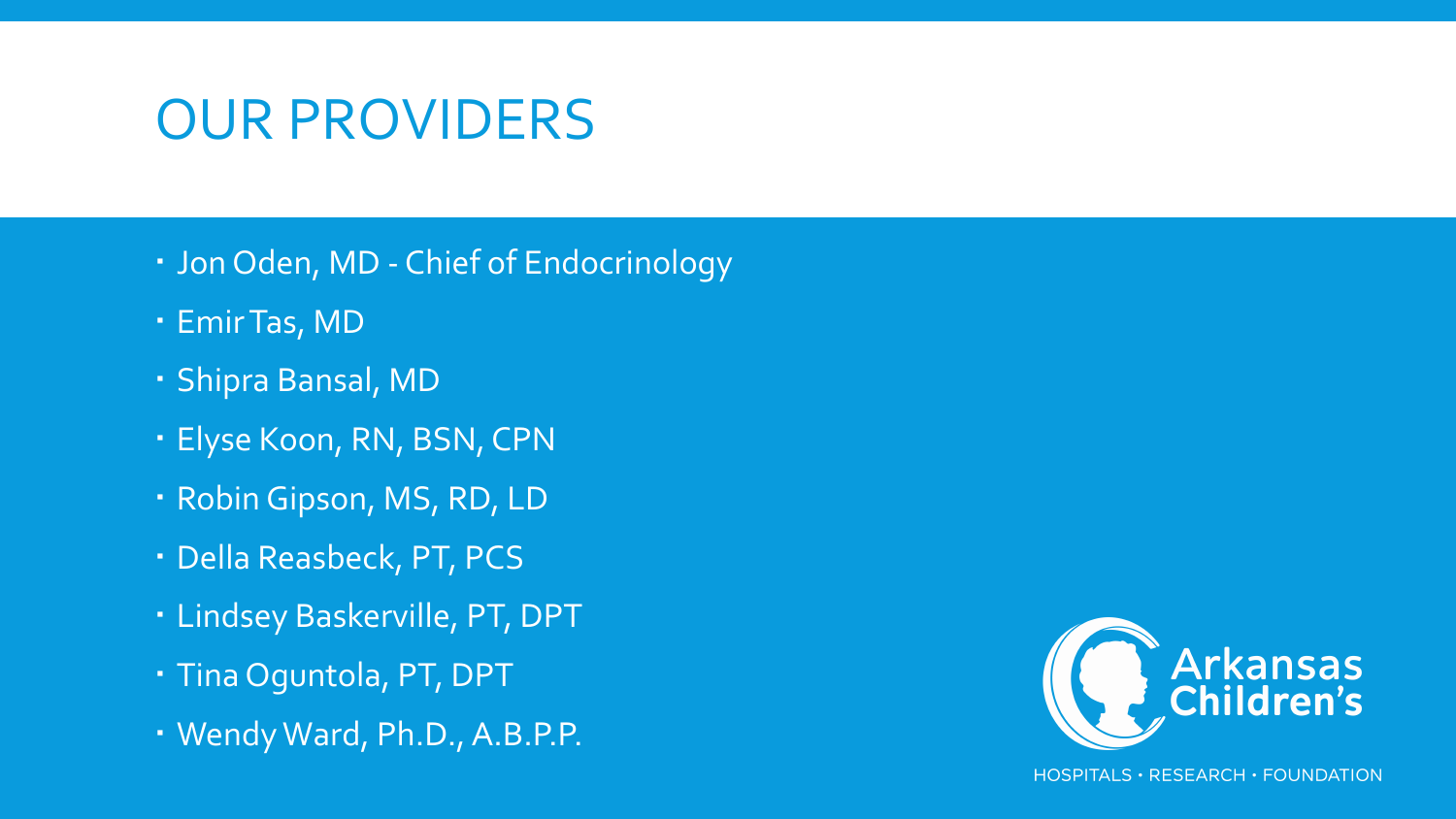#### INTRODUCTION TO C.O.A.C.H.

- Previously known as the "Weight Management" and "Fitness" Clinic, we are the only Stage 4 treatment center for pediatric obesity in Arkansas.
- **Referral Criteria:**
	- 2-18 Years of Age
	- BMI >95%
	- BMI >85% + one or more comorbidities

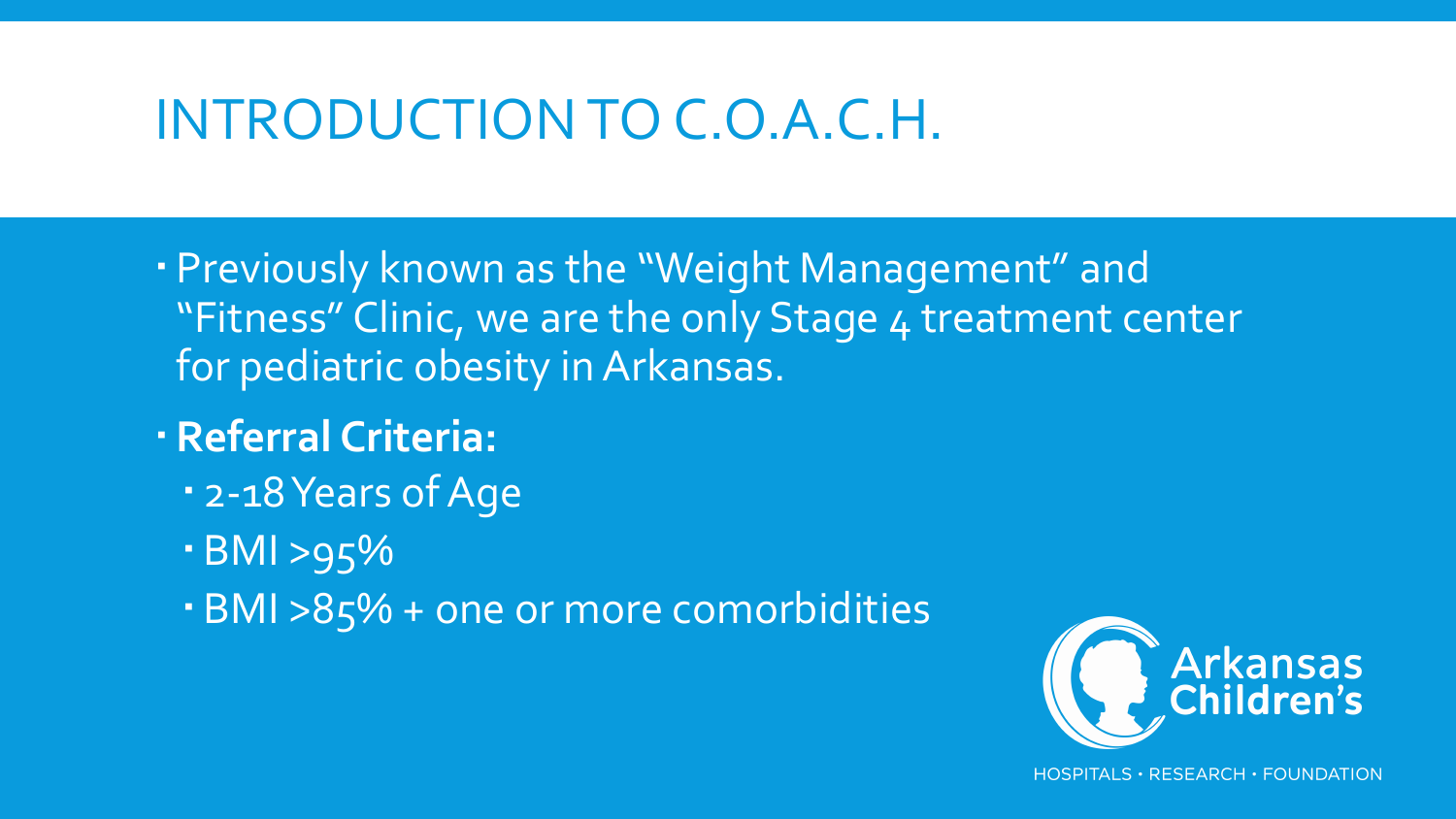#### STAGED TREATMENT OF OBESITY

#### **Expert Committee Recommendations for Staged Obesity Treatment**

| Stage 1<br><b>Prevention Plus</b>                                        | . Focus on healthy lifestyle to improve BMI<br>.Motivational interviewing and frequent follow-up<br>Advance to Stage 2 if no improvement after 3-6 months                                                                                        |
|--------------------------------------------------------------------------|--------------------------------------------------------------------------------------------------------------------------------------------------------------------------------------------------------------------------------------------------|
| Stage 2<br><b>Structured Weight Management</b>                           | . Increased support and structure to achieve healthy lifestyle habits<br>. Specific goals with reinforcement of targeted behavior<br>.Monthly follow-up                                                                                          |
| Stage 3<br><b>Comprehensive Multidisciplinary</b><br><b>Intervention</b> | . Increased intervention intensity with maximal support for behavioral changes<br>.Multidisciplinary approach including health provider, behavioral counselor,<br>registered dietician and exercise specialist<br><b>Weekly visits initially</b> |
| Stage 4<br><b>Tertiary Care Intervention</b>                             | . Designed for those with severe obesity who fail to improve following<br>successful intervention of initial stages<br>Includes consideration of pharmacologic interventions, restriction diets and<br>weight control surgery                    |

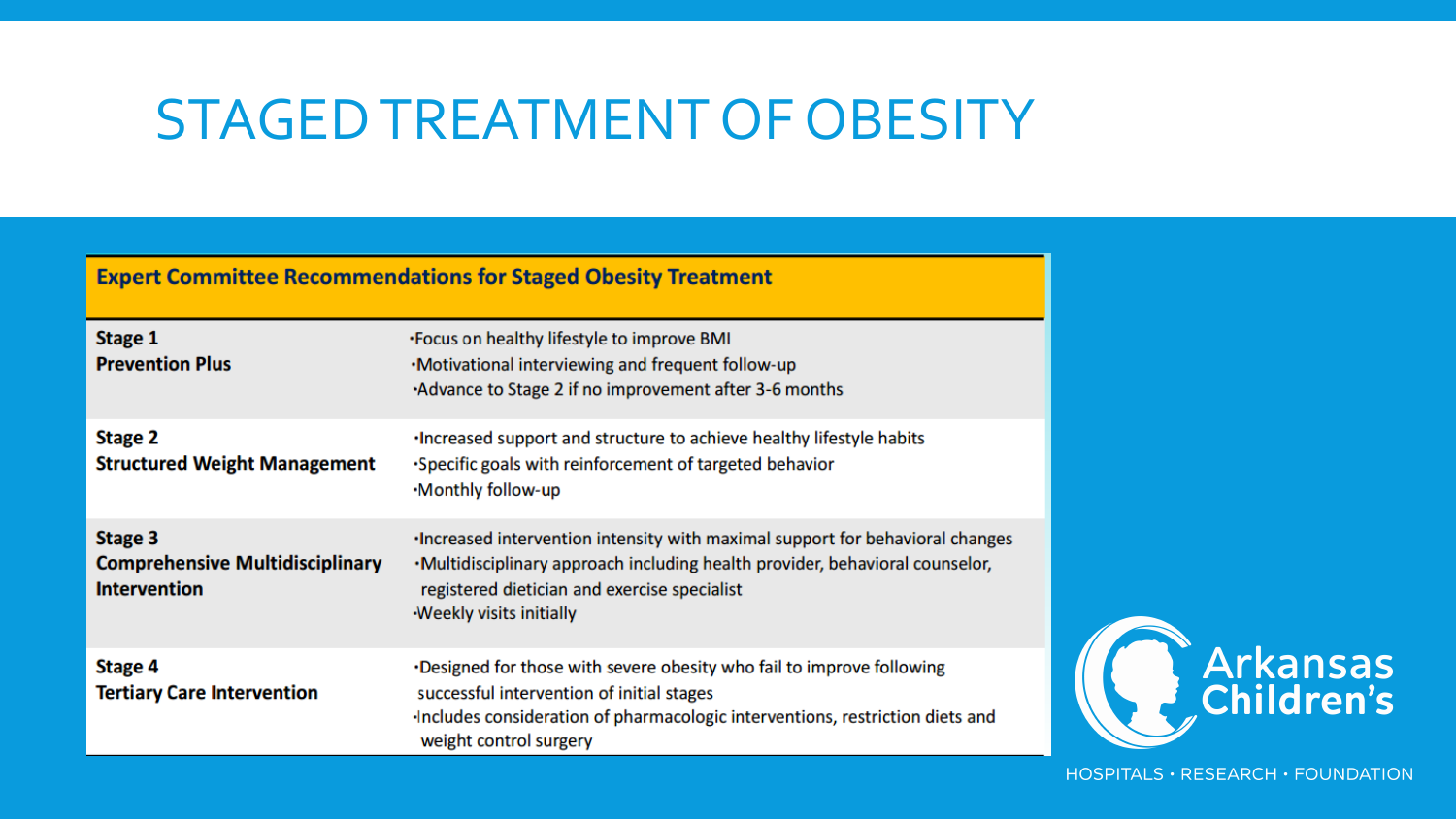#### WHAT WE DO

- Our team consists of a group of endocrinologists, nurse practitioners, dietitians, physical therapists, and psychologists who work together taking a familycentered approach to weight management.
- We work with patients and families to set goals and encourage healthy lifestyle changes.
- We monitor progress closely using InBody technology.

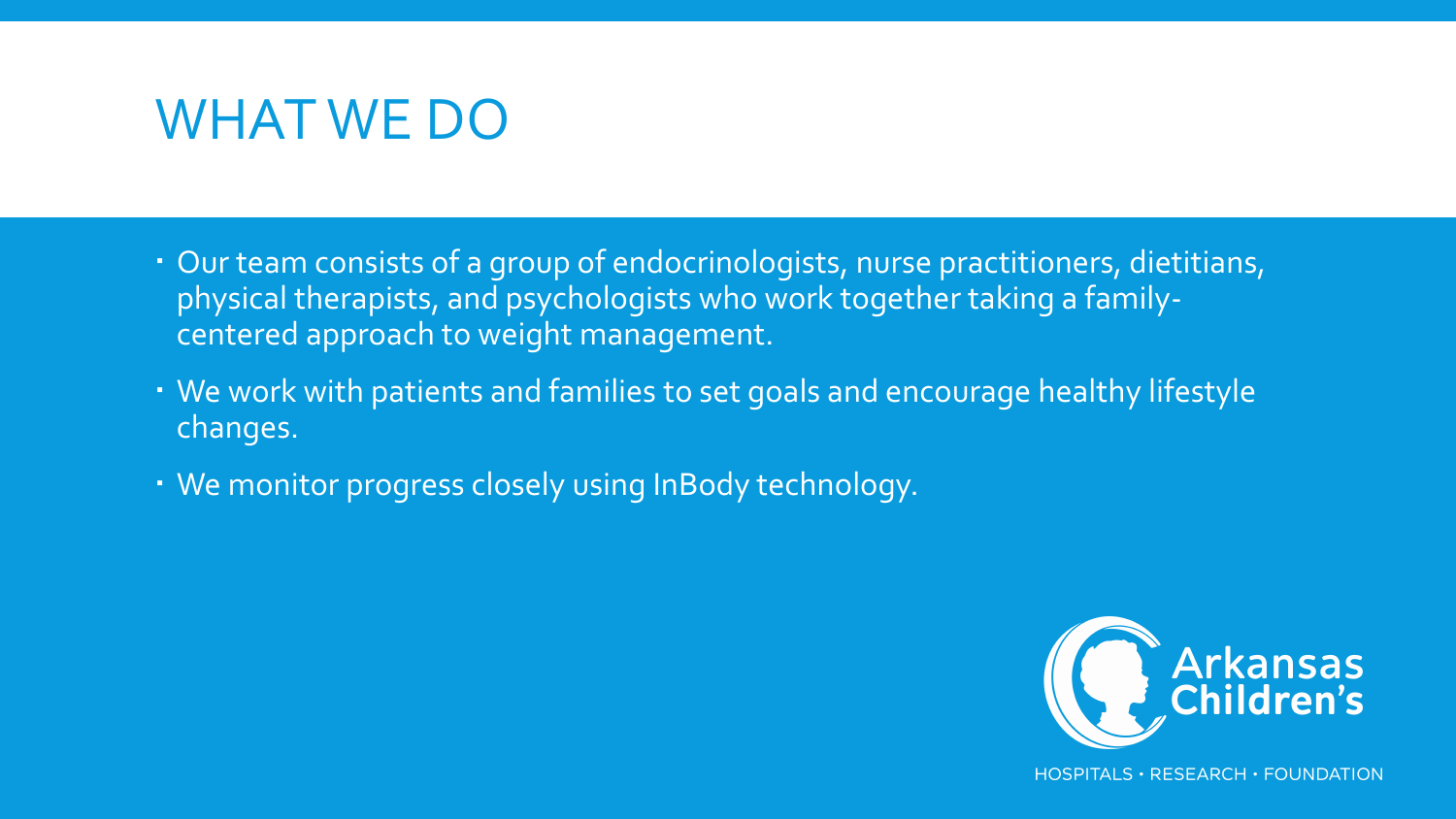#### WHAT WE REQUIRE

- Readiness to change, motivation, and a positive attitude.
- Participation from both parent/guardian and patient.
- Punctuality and attendance to all scheduled appointments.
- Open communication.
- Updated and accurate contact information.
- We **NO LONGER REQUIRE** labs before scheduling appointments.

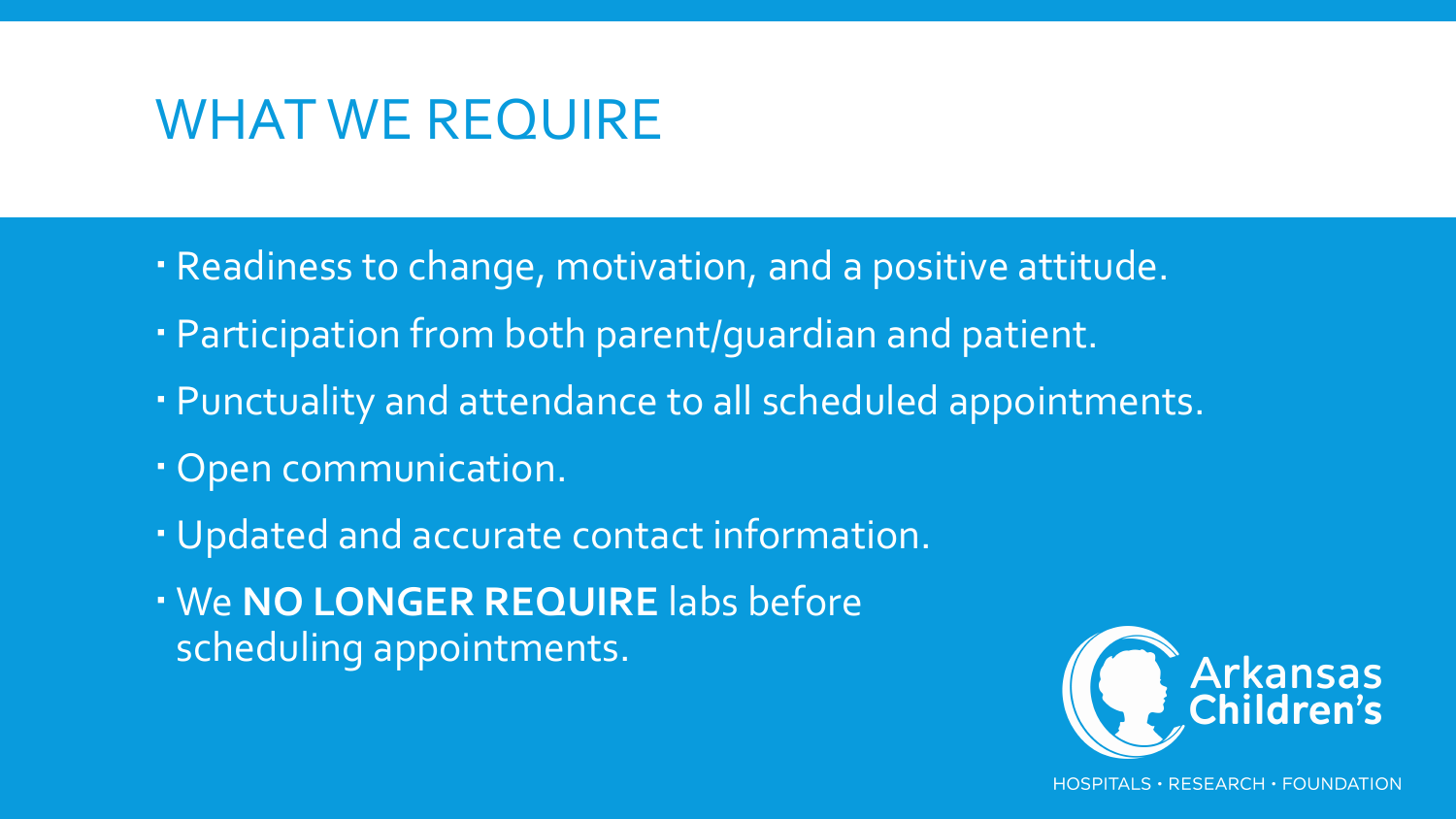### WHAT FAMILIES CAN EXPECT

- We provide a positive and compassionate atmosphere to talk about a very sensitive subject.
- Each visit lasts 1-2 hours.
- Six total visits:
	- Visit 1: MD/APRN
	- Visit 2: ACCENT team (dietitian, physical therapist, psychologist)
	- Visit 3: ACCENT team
	- Visit 4: ACCENT team
	- Visit 5: ACCENT team
	- Visit 6: Follow up with MD/APRN